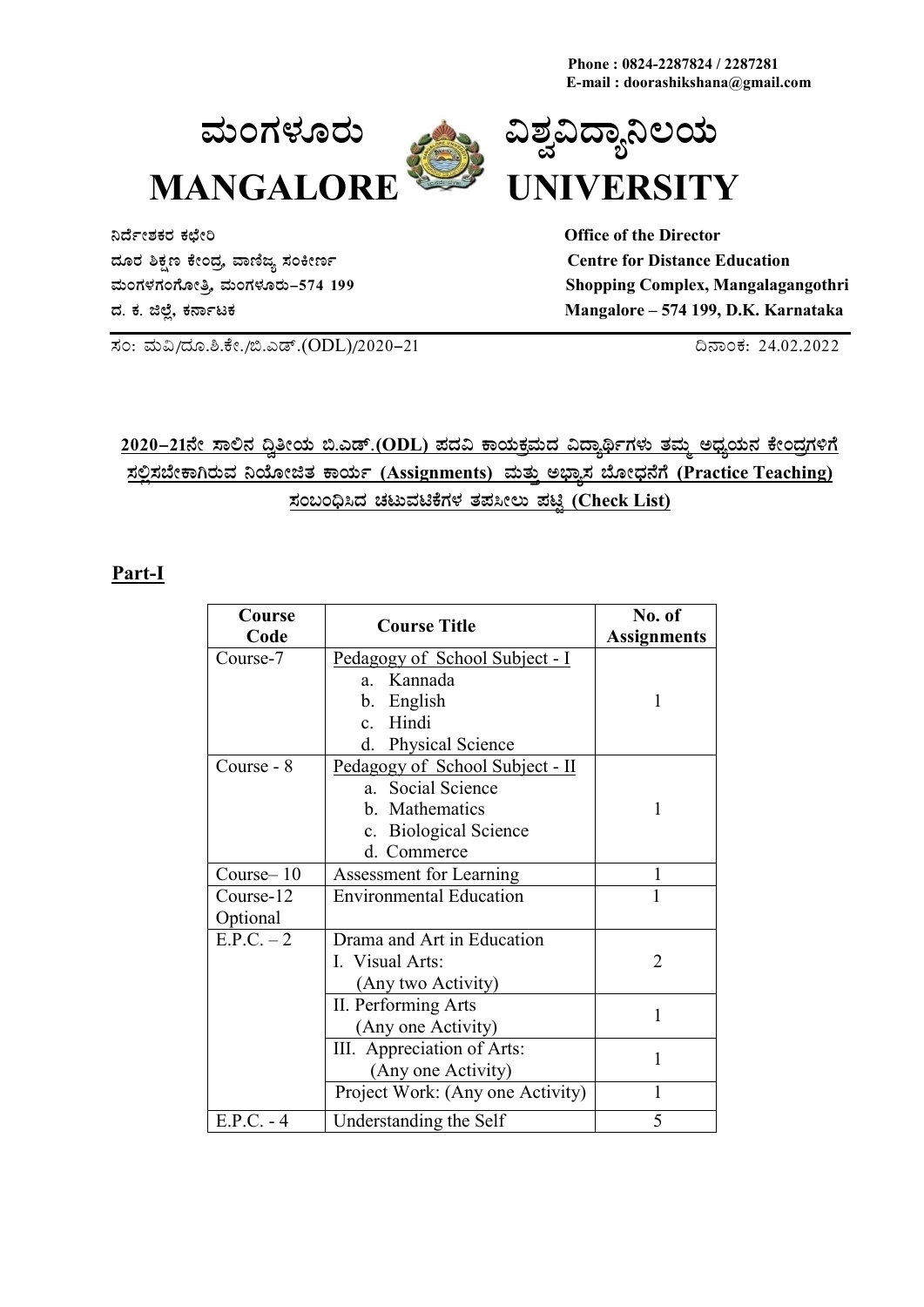## Part-II: Internship Activities Practicum-I (Pedagogy - I) & Practicum-II (Pedagogy - II)

| SI. No | Documents to be Submitted in each Pedagogy                                    |  |  |
|--------|-------------------------------------------------------------------------------|--|--|
|        | 16 Lesson Plans                                                               |  |  |
| 2      | Lesson Evaluation Schedule (16) with signed by Mentor Teacher                 |  |  |
| 3      | Unit Test and list of students' marks followed by group performance report in |  |  |
|        | Percentage and feedback for self-improvement                                  |  |  |
| 4      | <b>Test Material</b>                                                          |  |  |
| 5      | Lesson Observation Report (5)                                                 |  |  |
| 6      | <b>School Observation Report</b>                                              |  |  |
| 7      | Reflection Diaries (16)                                                       |  |  |
| 8      | Submission of Learning Aids                                                   |  |  |
|        | (Best Four)                                                                   |  |  |

ಸಹಿ/– ನಿರ್ದೇಶಕರು

ವಿ. ಸೂ.: ಕೆಳಗಿನ ನಮೂನೆಯಲ್ಲಿ ಪ್ರತಿ ಬೋಧನಾ ವಿಧಾನ ವಿಷಯದ ಪಾಠ ಯೋಜನೆ (Lesson Plan)ಯೊಂದಿಗೆ ANNEXURE-1 ರ 16+16(ಒಟ್ಟು 32) ಮೌಲ್ಯಮಾಪನ ತಖ್ತೇ(Lesson Evaluation Schedule)ಗಳನ್ನು ಮೆಂಟರ್ ಅಧ್ಯಾಪಕರ ಸಹಿಯೊಂದಿಗೆ ಮತ್ತು ANNEXURE-2 ರ Internship Certificate ನ್ನು ಮುಖ್ಯ ಶಿಕ್ಷಕರ ಸಹಿಯೊಂದಿಗೆ ತಮ್ಮ ಅಧ್ಯಯನ ಕೇಂದ್ರಗಳಿಗೆ ಸಲ್ಲಿಸತಕ್ಕದ್ದು.

#### **ANNEXURES**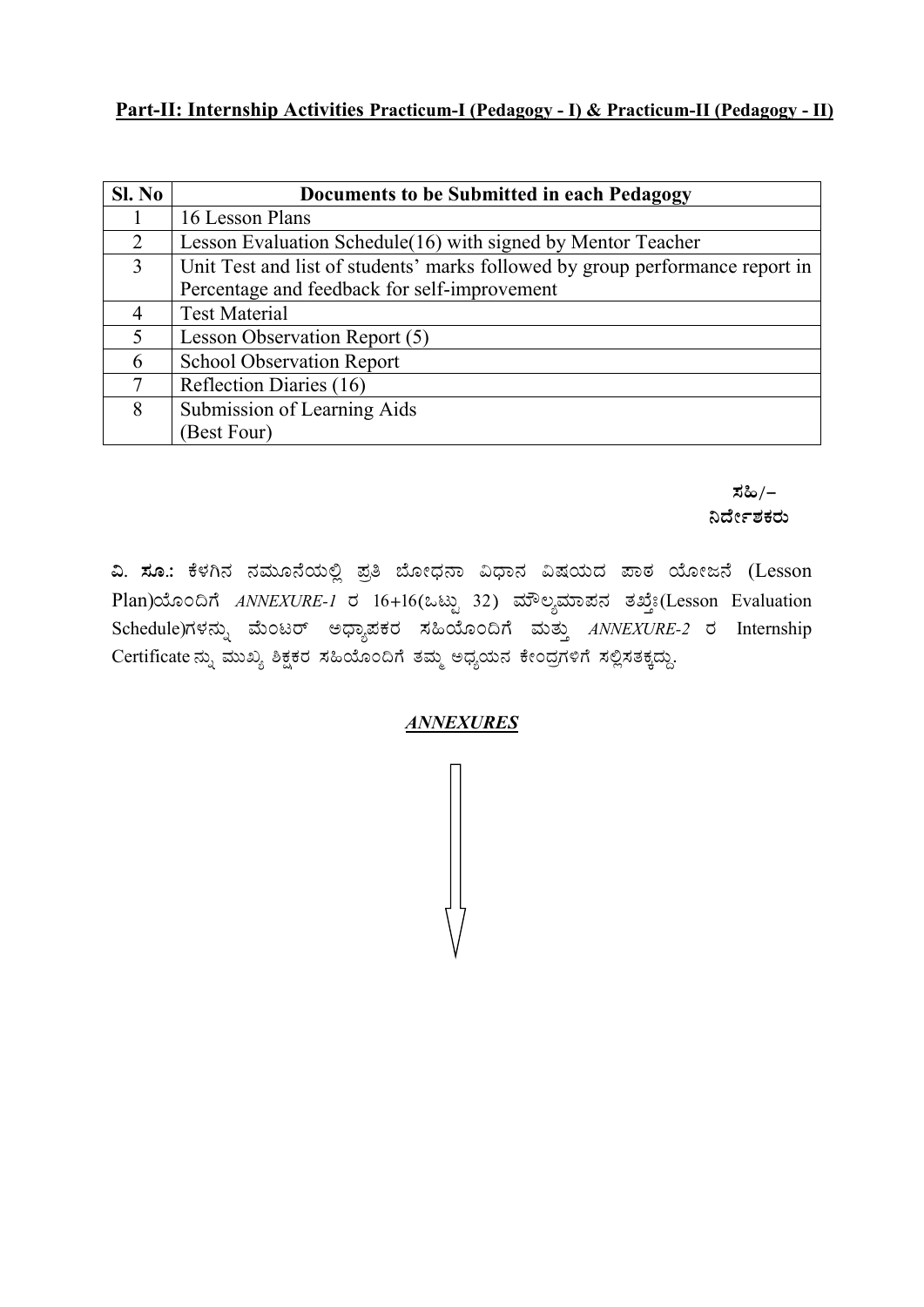## *ANNEXURE-1*

*(Student Teacher to be enclosed this with each pedagogy subject & to be submitted to their respective Study Centre)*

## **Lesson Evaluation Schedule (For Teachers / Mentors Only)**

#### **Full Address of the School / Institution:**

**Name of the School / Institution .......................................**

**.................................................................... ................................................................... …………………………………………… ……………………………………………**

#### **Name of the Mentor Teacher:**

|                | <b>Name of the Student Teacher:</b> |                 |                        |  |  |  |
|----------------|-------------------------------------|-----------------|------------------------|--|--|--|
| Reg. No.:      |                                     |                 |                        |  |  |  |
| Subject:       |                                     |                 |                        |  |  |  |
| SI.            | Criteria                            | <b>Marks</b>    | Marks received by the  |  |  |  |
| N <sub>0</sub> |                                     | <b>Allotted</b> | <b>Student Teacher</b> |  |  |  |
| $\mathbf{1}$   | Initiation for the present topic    | 05              |                        |  |  |  |
| $\overline{2}$ | Presentation of the theme (in the   | 05              |                        |  |  |  |
|                | beginning and at each stage)        |                 |                        |  |  |  |
| 3              | Scaffolding (Relating the present   | 15              |                        |  |  |  |
|                | knowledge with the previous         |                 |                        |  |  |  |
|                | knowledge of students)              |                 |                        |  |  |  |
| 4              | Clarification of learning points    | 15              |                        |  |  |  |
| 5              | Communication                       | 10              |                        |  |  |  |
| 6              | Use of Appropriate learning aids    | 10              |                        |  |  |  |
|                | in appropriate ways                 |                 |                        |  |  |  |
| $\tau$         | Strategies to ensure learning       | 10              |                        |  |  |  |
| 8              | Relationship with students          | 10              |                        |  |  |  |
| 9              | Closure and follow up activities    | 10              |                        |  |  |  |
| 10             | Overall effect of the lesson        | 10              |                        |  |  |  |
|                | <b>Total</b>                        | 100             |                        |  |  |  |

Place:

## Date: **Signature of the Mentor Teacher**